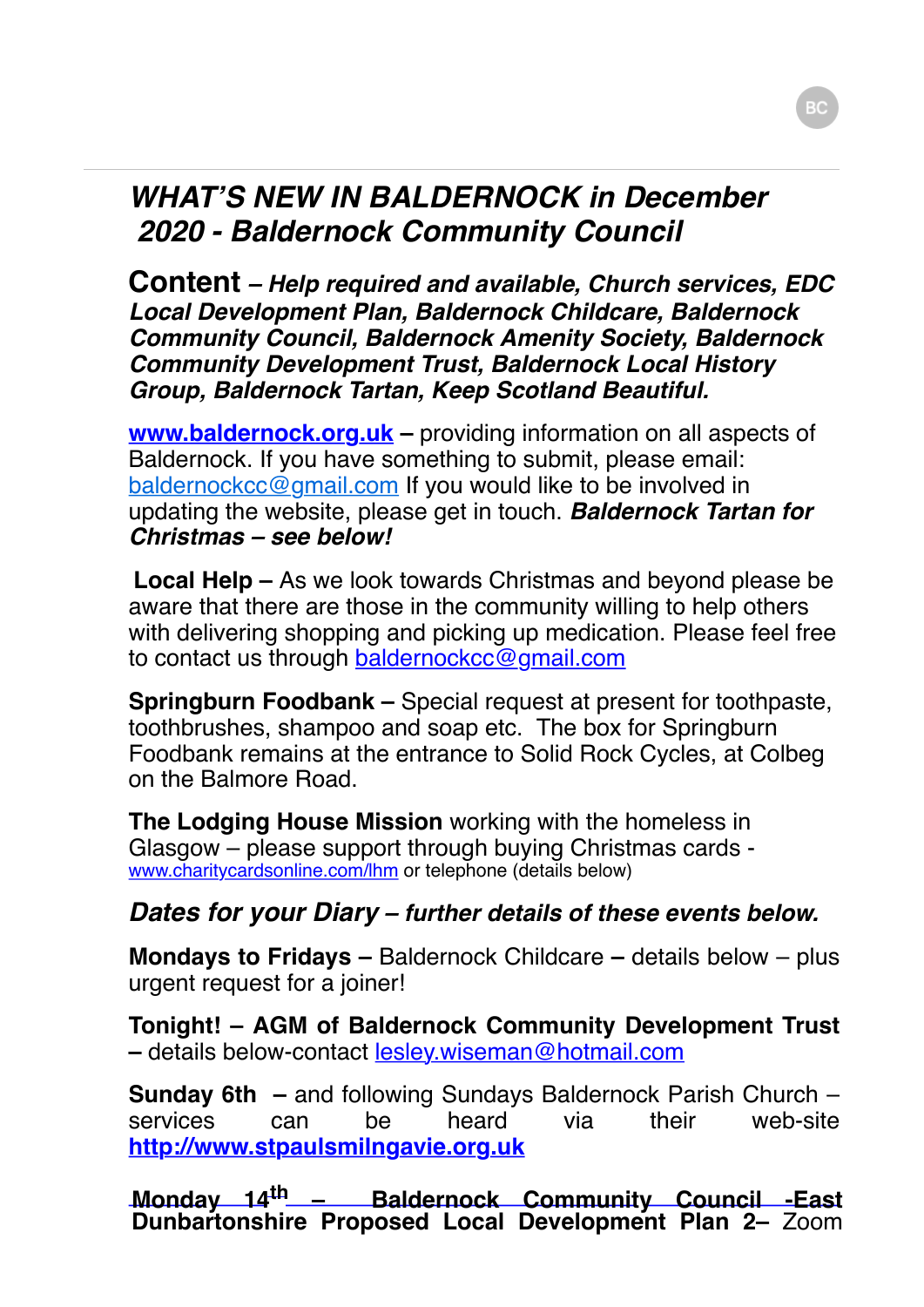**Dunbartonshire Proposed Local Development Plan 2–** Zoom meeting at 7.30 to discuss this plan which includes sites in

Baldernock for Development. Please email [baldernockcc@gmail.com](mailto:baldernockcc@gmail.com) should you wish an invite to this meeting.

**Ladies that walk** await the lifting of restrictions!

## *Information on the above events and local organisations.*

**Baldernock Childcare -** We are desperately seeking a **skilled joiner** to help us achieve our dreams of building a new playhouse for our children. We were lucky enough to receive a donation from the Co-op Local Cause Scheme so we have purchased the playhouse and it has been delivered to the nursery garden, however, due to the octagonal shape it is proving tricky to put together! We are happy to pay someone who could do this for us, however, any discounts for our small charity would be much appreciated! Please do not hesitate to contact us if you or anyone you know would be able to help us. Contact details: [edbaldernock@glowmail.org.uk](mailto:edbaldernock@glowmail.org.uk) / 0141 9552343 / 07703677977. **Thank you!**

**Baldernock Community Council - This has been a busy time for** the council over the planned Synetiq site (details in the September Newsletter) The council have persisted in pursuing EDC for clarification on this planning application. They have also been active in keeping the Polling Station local and in jointly looking at the provision of broadband in the area. Please contact [baldernockcc@gmail.com](mailto:baldernockcc@gmail.com) for further information or any concerns you may have.

**Baldernock Amenity Society** - East Dunbartonshire Council (EDC) is developing the Local Development Plan2 for the area. EDC is inviting representation from local residents and interested groups on the plan. Representations can be made until 15 January, 2021. **Baldernock Amenity Society will be sending out a guide soon about making representation to EDC.** 

**Baldernock Community Development Trust -** BCDT's AGM will be held via zoom on Monday 30th November, at 7.30pm, which all BCDT members are warmly invited to attend. If you would like to become a member of BCDT please complete the application form at <https://www.baldernock.org.uk/bcdt> where you will also find more information about the Trust and its activities.

The second BCDT **Baldernock calendar** (2021) will have an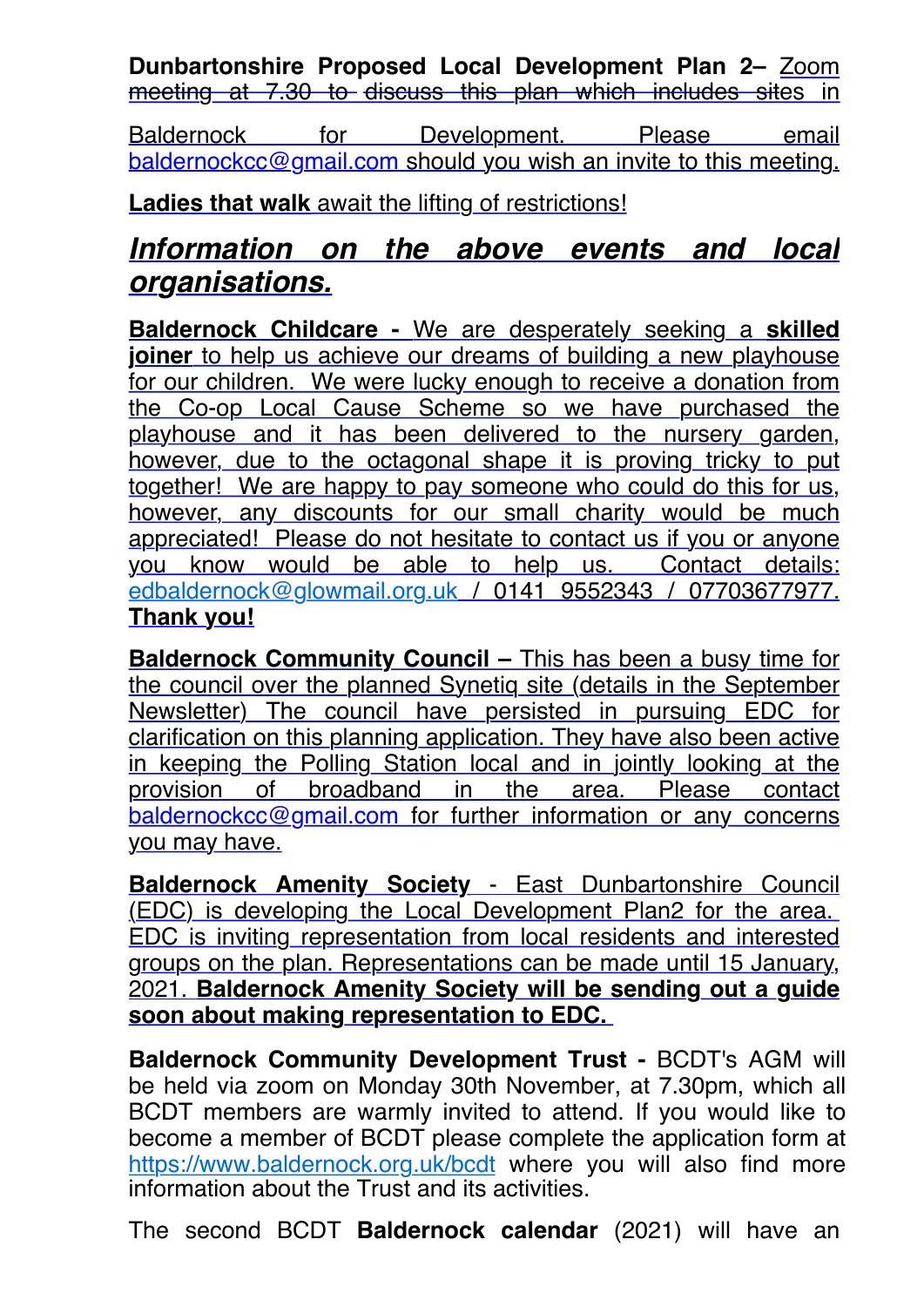The second BCDT **Baldernock calendar** (2021) will have an emphasis on photographs reflecting farming – please send your photos to Jane at [jp.logan@yahoo.co.uk](mailto:jp.logan@yahoo.co.uk)

**Free native tree and hedging plants** will be provided to BCDT by the Woodland Trust for planting on community held land or private land that is accessible to the public with permission of landowners. If you have any ideas about where these could be planted by the community please contact Alison at [alison@hazell.org.uk](mailto:alison@hazell.org.uk)

BCDT is a **Keep Scotland Beautiful Community Hub** with equipment for litter picks available at any time for residents to clean up their local area: contact Jane at [jp.logan@yahoo.co.uk](mailto:jp.logan@yahoo.co.uk). Please send details of any litter picking you do (with or without use of the equipment) to Jane to pass on to Keep Scotland Beautiful.

East Dunbartonshire East/West Active Travel Campaign hopes, with the support of BCDT, to obtain funding early next year to explore opportunities to link Baldernock with other local areas in a continuous loop for cyclists, walkers etc. For more information, contact Ros at [tofk@btinternet.com](mailto:tofk@btinternet.com)

Ceit Langhorne's live online storytelling event, hosted by BCDT, was much enjoyed by all who participated. The community 'good deed' resulting from this event is to donate food to a local food bank – there is a drop-off box located at the entrance to Colbeg Farm, Balmore.

**Baldernock's Community Fibre Partnership with Openreach**, supported by BCDT and Baldernock Community Council, is intended to resolve broadband issues across Baldernock. If you have any questions or would like to help with this project, please contact Lesley at [lesley.wiseman@hotmail.com](mailto:lesley.wiseman@hotmail.com)

BCDT notes that there is currently a Scottish Government consultation on the environment, natural resources and agriculture to which all are welcome to respond: <https://consult.gov.scot/environment-forestry/resasstrategy2022>

A new nursery/after school care building is an ambitious BCDT project that is progressing slowly in collaboration with Baldernock Childcare. For more information or to offer to help, please contact [baldernockcdt@gmail.com](mailto:baldernockcdt@gmail.com).

Enhancement of facilities at the Church Hall is another important BCDT project. A visit to the hall had been made by Directors to determine what work should be considered as a priority and could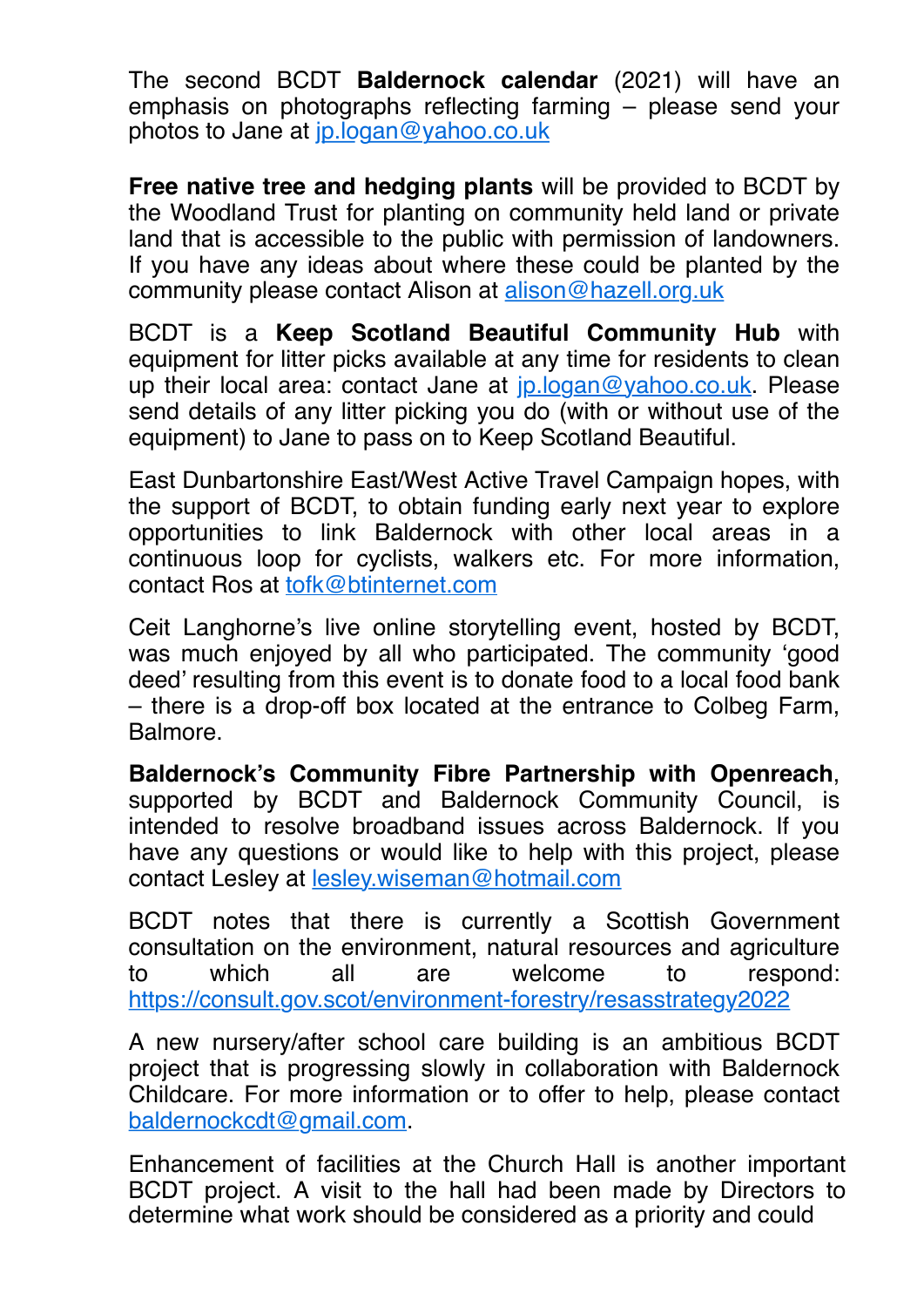determine what work should be considered as a priority and could be undertaken in agreement with the Church. For more information or to offer to help, please contact [baldernockcdt@gmail.com.](mailto:baldernockcdt@gmail.com)

A swap and share facility is provided to all Baldernock residents seeking specific items (from a football to a sideboard) or looking for a good home for items they no longer need (from a board game to a greenhouse) at Baldernock Community Development Trust's Facebook page.

There is more information about BCDT and its activities at [https://www.baldernock.org.uk/bcdt.](https://www.baldernock.org.uk/bcdt) BCDT has now become a full member of the Development Trusts Association Scotland (DTAS).

**Baldernock Local History Group** - BLHG will resume in January with an online talk on Zoom from Paul Bishop; more details in the January Newsletter. Till then, Niall and I wish you all a happy, healthy and peaceful Christmas.

**Baldernock Tartan** - Following feedback from recent newsletters, we are very close to having our very own Baldernock tartan woven, hopefully, in time for Christmas. Most interest is for throws and stoles so these will be the initial items for sale, in a lovely brushed lambswool weave. Throws at £80 and stoles (half the size of a throw) at £40. Material also available at £35 per metre.

Other items will be considered and produced at a later date. If you are interested in buying a throw, stole or cloth, please contact: [fionahowie@btinternet.com](mailto:fionahowie@btinternet.com) or [loganniall@yahoo.co.uk](mailto:loganniall@yahoo.co.uk)

**Keep Scotland Beautiful community hub** - If you have picked up any litter at all (even a crisp packet) or reported any fly tipping in the past month, could you please let Jane know ASAP. The Scottish Government needs data returned to justify the investment in equipment distributed to the hubs so we need something to put on the data sheets!

**Lodging House Mission** – contacts for Christmas Cards - A summary of the alternatives is noted below. Call Helen English on 0141 552 0285 to request a brochure or place an order. Email [enquiries@lhm-glasgow.org.uk](mailto:enquiries@lhm-glasgow.org.uk) Write to Lodging House Mission, 35 East Campbell Street, Glasgow, G1 5DT Order online at [www.charitycardsonline.com/lhm](https://www.cardsonline.co.uk/) This link also appears on both Facebook and our web page.

**Prayers –** some local families and individuals are gathering together on-line to pray for our community and beyond. If you would like to join this group or contact them please email [baldernockprayers@gmail.com](mailto:baldernockprayers@gmail.com)